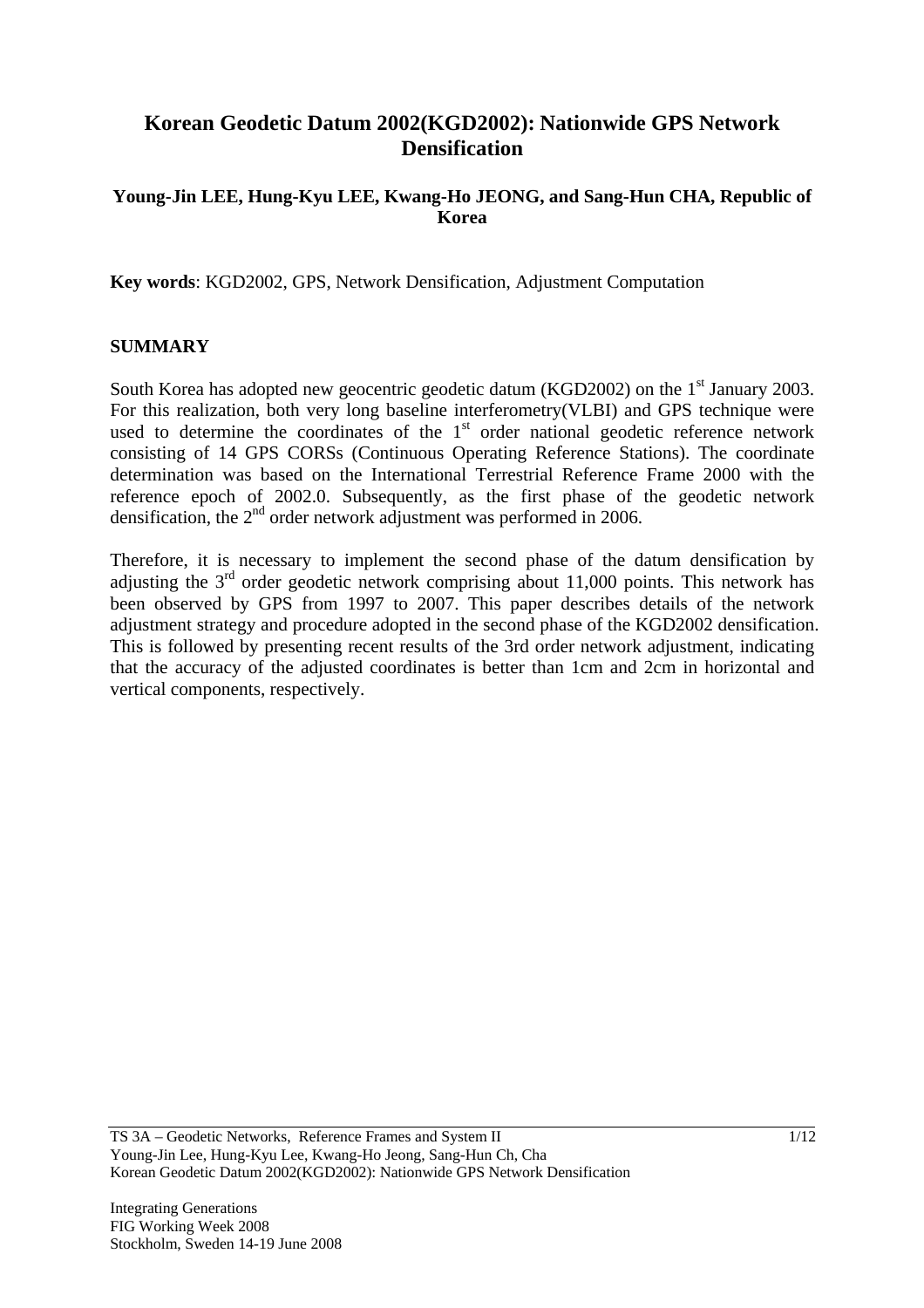# **Korean Geodetic Datum 2002(KGD2002): Nationwide GPS Network Densification**

### **Young-Jin LEE, Hung-Kyu LEE, Kwang-Ho JEONG and Sang-Hun CHA, Republic of Korea**

### **1. INTRODUCTION**

According to the revision of the Survey ACT, the Korean geodetic datum was superseded by the new global geodetic datum, Korean Geodetic Datum 2002 - KGD2002, from 1<sup>st</sup> January 2003. This datum transition supports modern satellite positioning technologies and ensures that the national spatial data is compatible with the international standard. The KGD2002 is a global geocentric system in which coordinates are aligned to the International Terrestrial Reference Frame 2000(ITRF 2000) with reference epoch of 1st January 2002 (Epoch 2002.0).

This was achieved by determining the coordinates of the datum origin and the  $1<sup>st</sup>$  order national geodetic control points consisting of 14 GPS Continuous Operating Stations(CORS) through very long baseline interferometry(VLBI) and GPS observations processing. The VLBI observation was conducted through Joint Geodetic Project of Korea and Japan in 1995, and the measurement was sent to NASA to connect to the IVS network on 14th November, 2000. The adjusted coordinates from this work is based on ITRF 2000 with reference epoch of 1997.0. From 17th to 26th January 2002, GPS baseline survey and five geodimeter observations were carried out from the VLBI stations to the datum origin marker. Through these procedures, the coordinates of origin of KGD 2002 was determined with the reference epoch of 2002.0. Hence, the origin coordinates were updated by including the vector of the crustal motion from 1997.0 to 2002.0.

The Korean geodetic network comprises three hierarchical levels, such as the 1st, 2nd and 3<sup>rd</sup> order control points. The 1<sup>st</sup> order network is comprised of 14 GPS CORSs, and all the points of the  $2<sup>nd</sup>$  order network were re-surveyed by GPS from 1996 to 2000. On the other hand, the  $3<sup>rd</sup>$  order control network is heterogeneous in that both of GPS and EDM were used in the observations. Figure 1-1 presents the adjusted  $2<sup>nd</sup>$  order network with absolute confidence regions. As mentioned at the beginning of this section, the KGD2002 coordinates of the  $1<sup>st</sup>$ order control points were made during the new datum realization. A nationwide network adjustment was carried out in 2006 so as to densifiy the KGD2002 by determine the KGD2002 coordinates of the  $2<sup>nd</sup>$  and  $3<sup>rd</sup>$  order control points (Lee, et al., 2006 & 2007). After then, NGII(National Geographical Information Institute of Korea) had performed GPS campaign at the  $2,123$  points for homogenizing the  $3<sup>rd</sup>$  order network from 2006 to 2007, which leads to adjust the  $3<sup>rd</sup>$  order geodetic control network. Hence, the main purpose of this project is to adjust the 2nd and the 3rd order networks so as to determine the KGD2002 coordinates.

This paper focuses on describing issues related with the  $3<sup>rd</sup>$  order GPS network adjustment for the densification of the new Korean geodetic datum. After presenting the overall adjustment procedure, a brief description of GPS observations and their baseline processing is given. As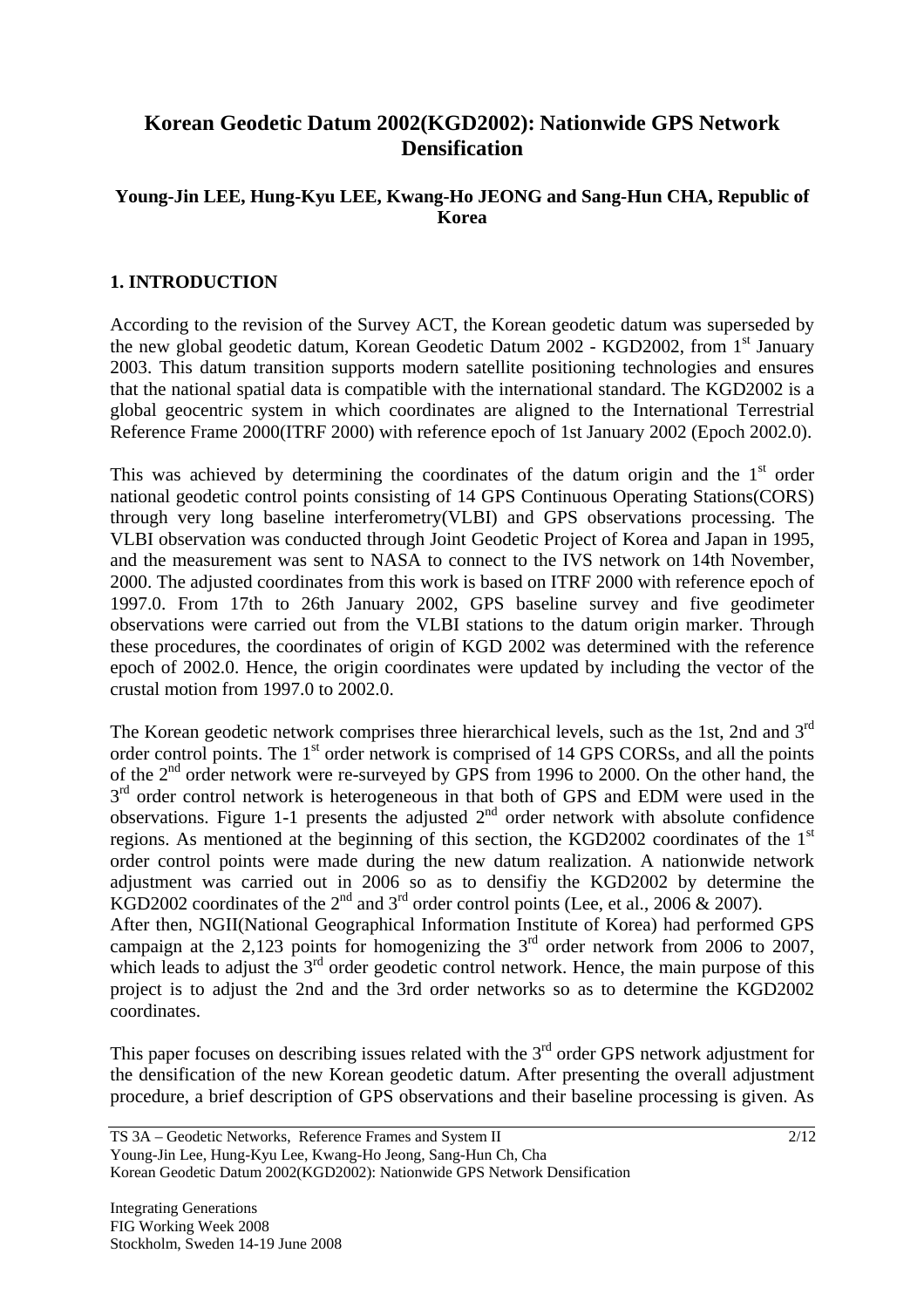the main part of this paper, results of the 3rd order network adjustment are detailed in sequence. Special emphasis will be given to discuss on the quality control, stochastic modelling, and network accuracy.



**Figure 1-1**. Adjusted network with absolute confidence regions (Lee et al., 2006 & 2007)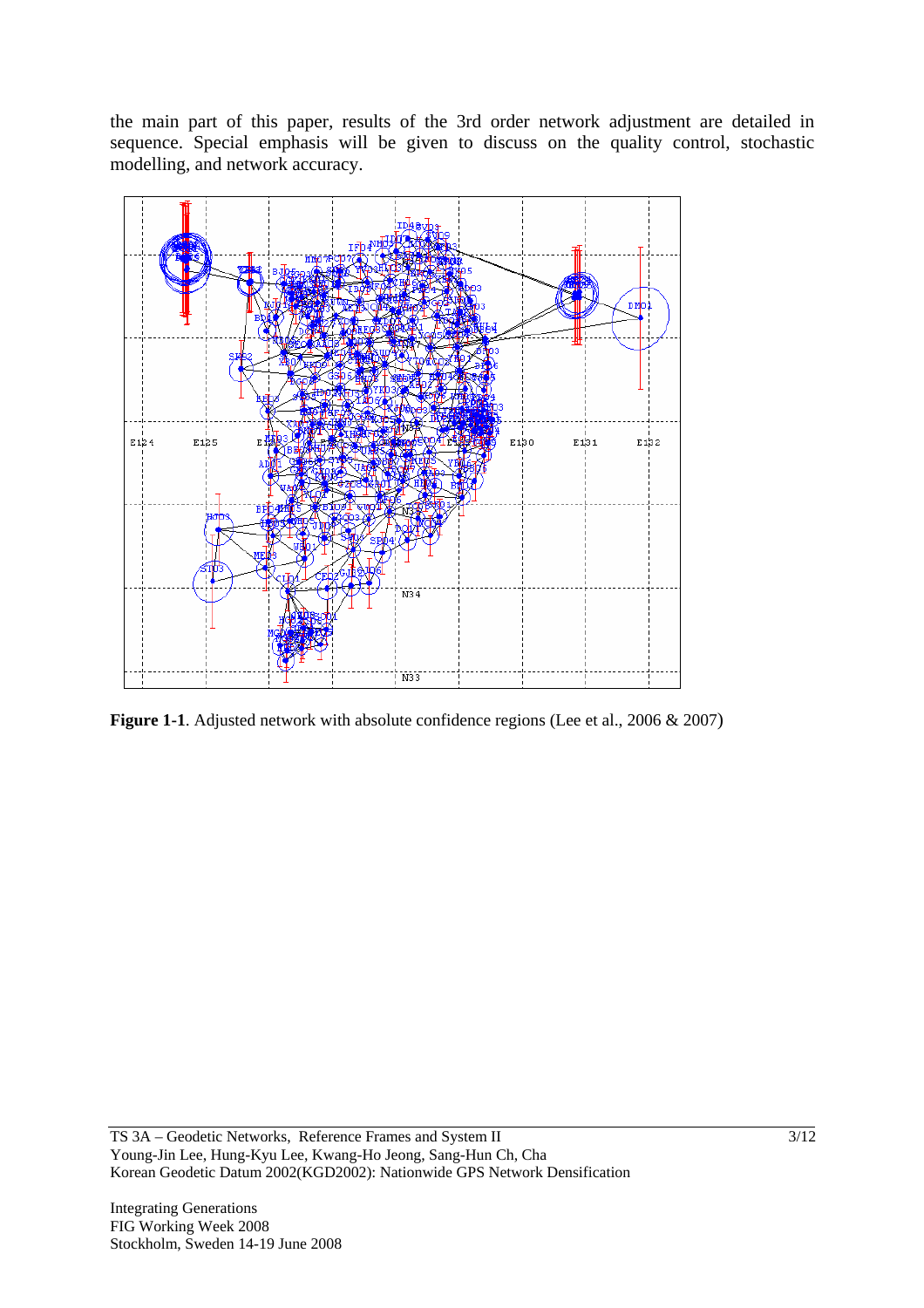

**Figure 2-1**. The  $3<sup>rd</sup>$  order network adjustment flow

### **2. THE NETWORK ADJUSTMENT PROCEDURE**

Figure 2-1 illustrates details on the procedure of the  $3<sup>rd</sup>$  order network adjustment procedure. The adjustment began with minimally constrained adjustments with respect to each of the 81 campaign networks to detect outliers and ensure the quality of each network. After that, 20 block networks were constructed as shown in Figure 2-2 and each block network was successively adjusted with minimally constrained technique instead of considering a single nationwide network.

After detecting and removing outliers from the observation files, the empirical stochastic modelling techniques were applied to determine the magnitude of absolute and relative errors of the GPS baseline vectors. Finally, the over constrained adjustments were performed, in sequence, with respect to each of the block networks. In these block network adjustments, not only the  $2<sup>nd</sup>$  order control points, but also the  $3<sup>rd</sup>$  order control points, were overlapped by adjacent networks whose coordinates had been determined from preceding adjustments to avoid a dual coordinate estimation on the overlapped control points.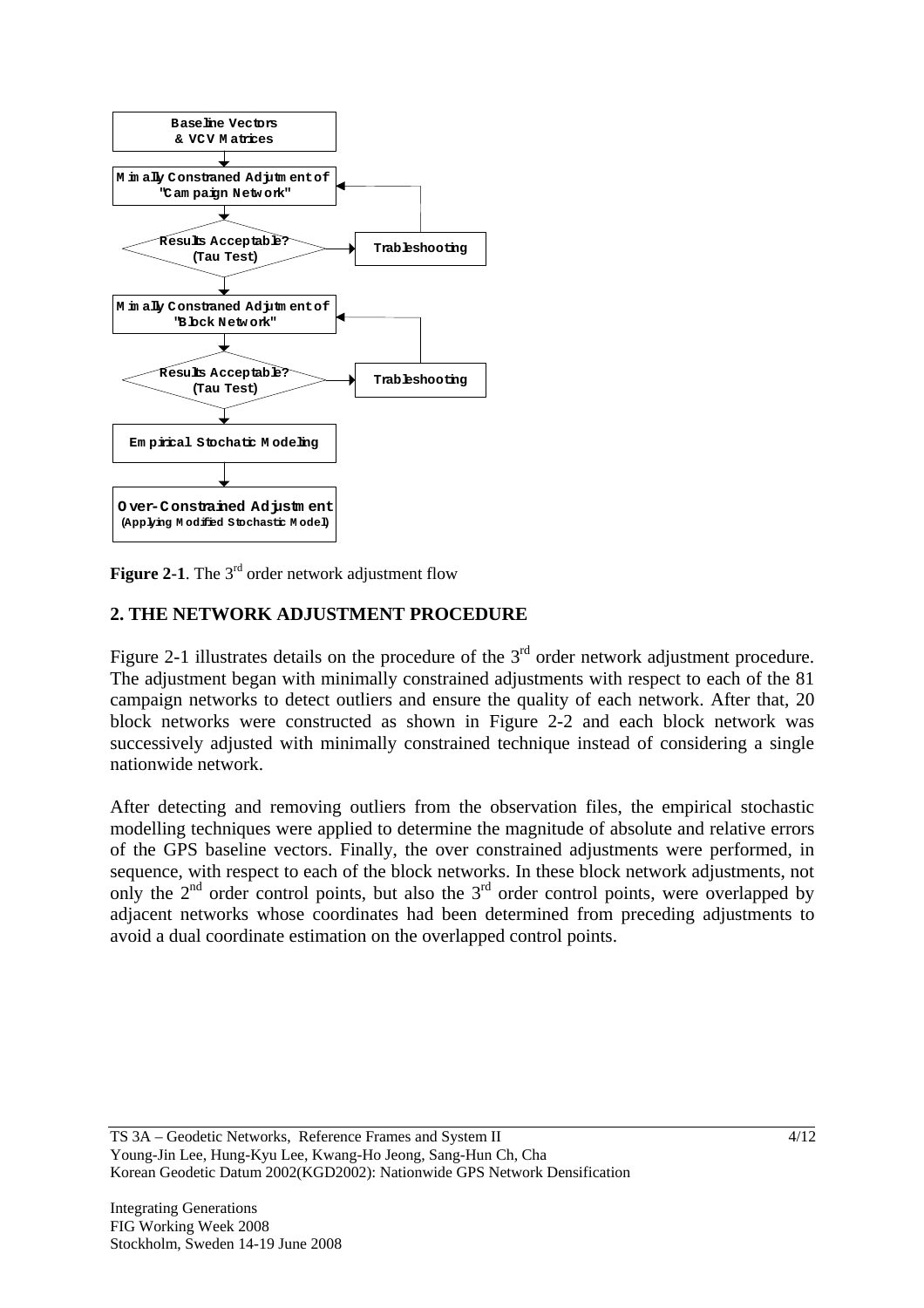

**Figure 2-2**. Composition of block networks

## **3. GPS OBSERVATIONS AND PROCESSING**

The National Geographical Information Institute (NGII) of Korea together with a number of surveying contractors had held GPS observation campaign over the  $3<sup>rd</sup>$  order geodetic network from 1997 to 2007. During these campaigns, about 10,000 points were observed. The Korean specification for GPS control surveying was applied for the observations so that the campaigns could achieve high levels of surveying efficiency and accuracy. The baseline length and GPS receiver occupation time was mostly 2 to 5km and 4 hours, respectively.

All the GPS data was initially processed by the surveying contractors, who made filed observations. Therefore, a number of different commercial software was used. However, in the case of GPS short baseline up to 10km, processing results are almost identical regardless which software is used. This is because applying the double-differencing technique to the GPS observation significantly reduce or even eliminate common error sources between a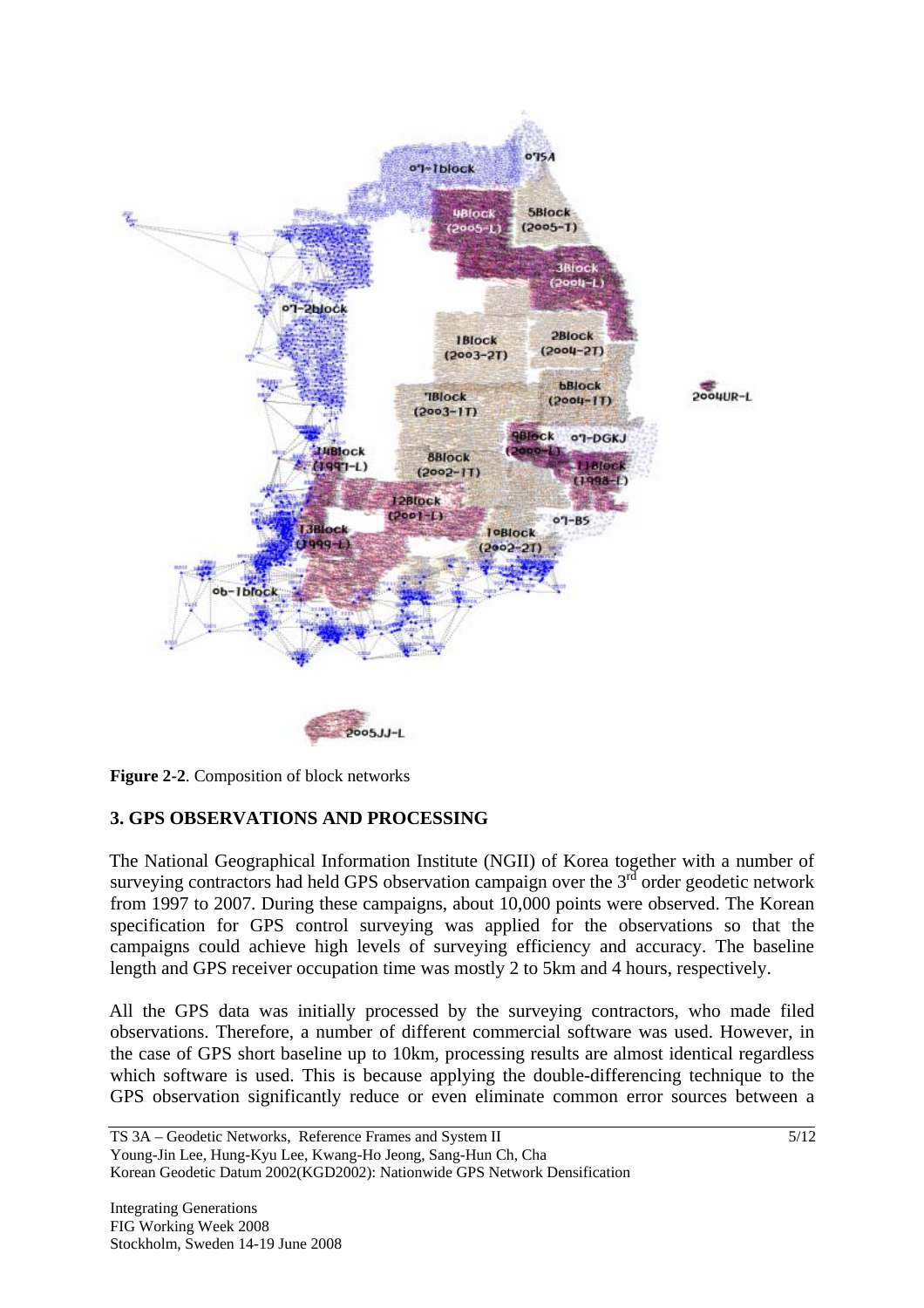reference and a rover receiver. Hence, for this project, the processed baseline vectors, together with their variance-covariance (VCV) matrices, will be used in the subsequent adjustment unless significant problems (e.g., incorrect antenna heights and/or reference coordinates) exist.



Figure 3-1 shows an example of the adjusted block.

**Figure 3-1**. An example of the adjusted block Network (i.e., 2007-TG1, 180 points)

# **4. MINIMALLY CONSTRAINED ADJUSTMENT**

Campaign network adjustments were carried out by fixing a single point of the  $2<sup>nd</sup>$  order control point. They were performed with respect to all of the 81 campaign networks. After removing all the baselines identified as outliers, block adjustments were performed network by network. In these block adjustments a single 2<sup>nd</sup> order control point was held fixed. From the two different levels of the minimally constrained adjustments, a total of 108 baselines were detected as outliers and were removed from the input data files.

Table 4-1 shows the number of baselines detected and removed from the two levels of adjustments.

The empirical stochastic modelling scheme was applied to the selected campaign network in which GPS observations were processed by both LGO(Leica Geo Office) and TGO (Trimble Geomatics Office) static data processing modules. This process made it possible to determine that the magnitude of the absolute and relative error was  $5mm + 0.5PPM$  and  $10mm + 1PPM$ for the horizontal and vertical component, respectively.

TS 3A – Geodetic Networks, Reference Frames and System II Young-Jin Lee, Hung-Kyu Lee, Kwang-Ho Jeong, Sang-Hun Ch, Cha Korean Geodetic Datum 2002(KGD2002): Nationwide GPS Network Densification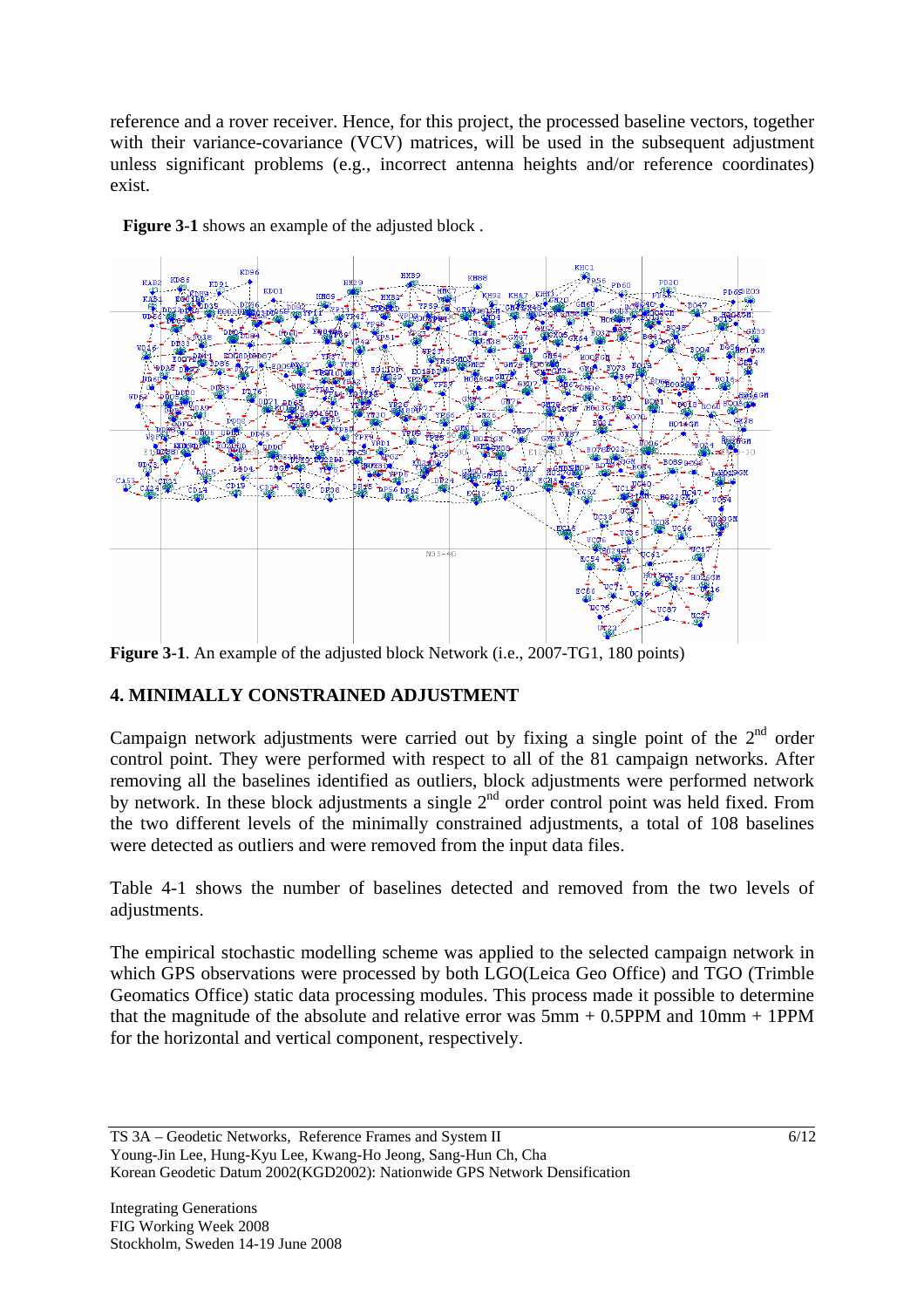| <b>Block</b><br>Name | Num.<br>of<br>Points | Number of outlier |                |                | <b>Block</b> | Num.         | Number of outlier |                |                |
|----------------------|----------------------|-------------------|----------------|----------------|--------------|--------------|-------------------|----------------|----------------|
|                      |                      | Campaign          | <b>Block</b>   | Total          | Name         | of<br>Points | Campaign          | <b>Block</b>   | Total          |
| 1997-L               | 241                  | 5                 | 1              | 6              | 2004-2T      | 1,057        | $\overline{0}$    | $\Omega$       | $\theta$       |
| 1998-L               | 435                  | $\overline{4}$    | $\overline{2}$ | 6              | $2004 - L$   | 824          | $\overline{4}$    | 6              | 10             |
| 1999-L               | 292                  | 1                 | 1              | 3              | 2004UR-L     | 43           | $\overline{0}$    | $\overline{0}$ | $\theta$       |
| $2000-L$             | 430                  | 12                | $\overline{0}$ | 12             | 2005-T       | 820          | $\overline{0}$    | $\mathbf{1}$   | $\mathbf{1}$   |
| $2001-L$             | 1,117                | 5                 | 10             | 15             | $2005-L$     | 1,062        | 5                 | 6              | 11             |
| $2002 - 1T$          | 569                  | $\overline{0}$    | $\Omega$       | $\Omega$       | $2005$ JJ-L  | 194          | $\overline{0}$    | $\overline{0}$ | $\overline{0}$ |
| $2002 - 2T$          | 792                  | 3                 | $\Omega$       | 3              | $2006-1$     | 400          | 6                 | $\overline{3}$ | 9              |
| 2003-1T              | 702                  | $\mathbf{1}$      | $\overline{2}$ | $\overline{3}$ | $2007 - 1$   | 1,074        | 13                | $\overline{2}$ | 15             |
| 2003-2T              | 1,192                | 1                 | $\theta$       | $\mathbf{1}$   | 2007-2       | 469          | $\overline{4}$    | $\overline{2}$ | 6              |
| $2004 - 1T$          | 1,004                | 3                 | 5              | 8              | $2007-SA$    | 180          | $\overline{4}$    | $\overline{0}$ | $\overline{0}$ |

**Table 4-1**. Results of outlier detection and identification procedure

**Table 4-2.** Summary of difference between the adjusted and predetermined 2<sup>nd</sup> order control points within the block network (unit: m)

| Component  | Mean  | <b>RMS</b> | Maximum | Minimum |  |
|------------|-------|------------|---------|---------|--|
| Horizontal | 0.036 | 0.044      | 0.108   | 0.004   |  |
| Vertical   | 0.038 | 0.048      | 0.148   | 0.001   |  |

After modifying all of the original VCV matrices using the determined values, all the block networks were readjusted by fixing a single point. In order to examine the block networks' overall accuracy, a comparison of the adjusted coordinates to the predetermined 2<sup>nd</sup> order control points was made and tabulated in Table 4-2. It was evaluated from these results that the absolute accuracy of the adjusted coordinates averaged 3.6cm in the horizontal and 3.8cm in the vertical component.

Relative confidences showing internal accuracy of 16 regions with respect to 95% probability were computed from the estimated parameters' VCV matrix and their statistical summaries are given in Table 4-3. It is found from the results that the average values were better than 1cm and 2cm in the horizontal and vertical components, respectively.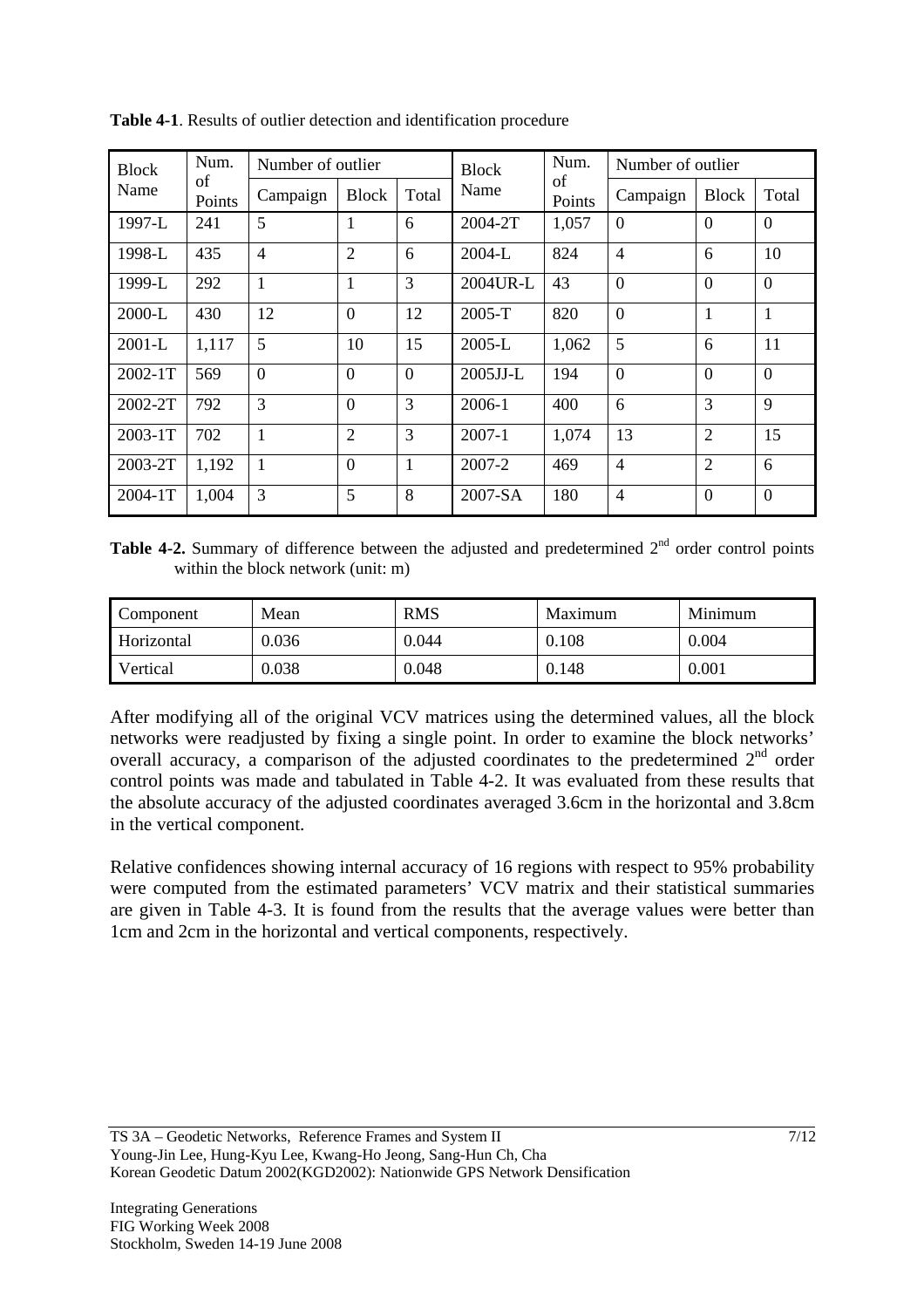| <b>Block</b> | Comp. | Mean  | Std.  | Max.  | <b>Block</b> | Comp. | Mean  | Std   | Max.  |
|--------------|-------|-------|-------|-------|--------------|-------|-------|-------|-------|
| 1997-L       | Hor.  | 0.006 | 0.001 | 0.011 | 2004-2T      | Hor.  | 0.006 | 0.001 | 0.011 |
|              | Ver.  | 0.014 | 0.003 | 0.026 |              | Ver.  | 0.013 | 0.002 | 0.026 |
| 1998-L       | Hor.  | 0.006 | 0.001 | 0.009 |              | Hor.  | 0.006 | 0.001 | 0.011 |
|              | Ver.  | 0.013 | 0.002 | 0.020 | 2004-L       | Ver.  | 0.014 | 0.002 | 0.026 |
| 1999-L       | Hor.  | 0.006 | 0.001 | 0.009 | 2004UR-L     | Hor.  | 0.006 | 0.001 | 0.008 |
|              | Ver.  | 0.013 | 0.002 | 0.021 |              | Ver.  | 0.014 | 0.002 | 0.018 |
| 2000-L       | Hor.  | 0.006 | 0.002 | 0.025 | 2005-T       | Hor.  | 0.006 | 0.001 | 0.009 |
|              | Ver.  | 0.013 | 0.004 | 0.056 |              | Ver.  | 0.014 | 0.002 | 0.020 |
|              | Hor.  | 0.006 | 0.002 | 0.028 | 2005-L       | Hor.  | 0.006 | 0.001 | 0.009 |
| 2001-L       | Ver.  | 0.014 | 0.003 | 0.064 |              | Ver.  | 0.013 | 0.002 | 0.021 |
| 2002-1T      | Hor.  | 0.006 | 0.001 | 0.010 | 2005JJ-L     | Hor.  | 0.007 | 0.001 | 0.012 |
|              | Ver.  | 0.014 | 0.002 | 0.023 |              | Ver.  | 0.015 | 0.002 | 0.027 |
| 2002-2T      | Hor.  | 0.006 | 0.001 | 0.020 | 2006-1       | Hor.  | 0.012 | 0.003 | 0.019 |
|              | Ver.  | 0.014 | 0.003 | 0.045 |              | Ver.  | 0.027 | 0.006 | 0.043 |
| 2003-1T      | Hor.  | 0.006 | 0.001 | 0.020 |              | Hor.  | 0.007 | 0.002 | 0.015 |
|              | Ver.  | 0.013 | 0.002 | 0.023 | $2007 - 1$   | Ver.  | 0.016 | 0.004 | 0.034 |

**Table 4-3**. Statistical summary of absolute confidence regions with 95% probability (unit: m)

## **5. OVER CONSTRAINED ADJUSTMENT**

The final stage of the order network adjustment for determining the KGD2002 coordinate sets, over constrained adjustments were successively performed with respect to the 20 block networks. In these adjustments, all available  $2<sup>nd</sup>$  order control points within the block network, and the  $3<sup>rd</sup>$  order control points, overlapped with adjacent networks whose coordinates had been estimated from a preceding block network adjustment.

This approach avoids the repetitious estimation of the overlapped points between two adjacent block networks. The series of over constrained adjustments estimated KGD 2002 coordinate sets of 10,867 control points. Table 5-1 shows the order of the block network adjustment, the number of baselines and the points adjusted.

Table 5-2 shows the absolute confidence regions with respect to 95% probability from the final over constrained adjustments of  $3<sup>rd</sup>$  order network. These results indicate that the absolute accuracy of the estimated coordinates of the  $3<sup>rd</sup>$  order points averaged better than 1cm and 2cm in the horizontal and vertical components, respectively. However, it is important to note that this accuracy does not reflect the uncertainty of the  $2<sup>nd</sup>$  order points fixed in the adjustments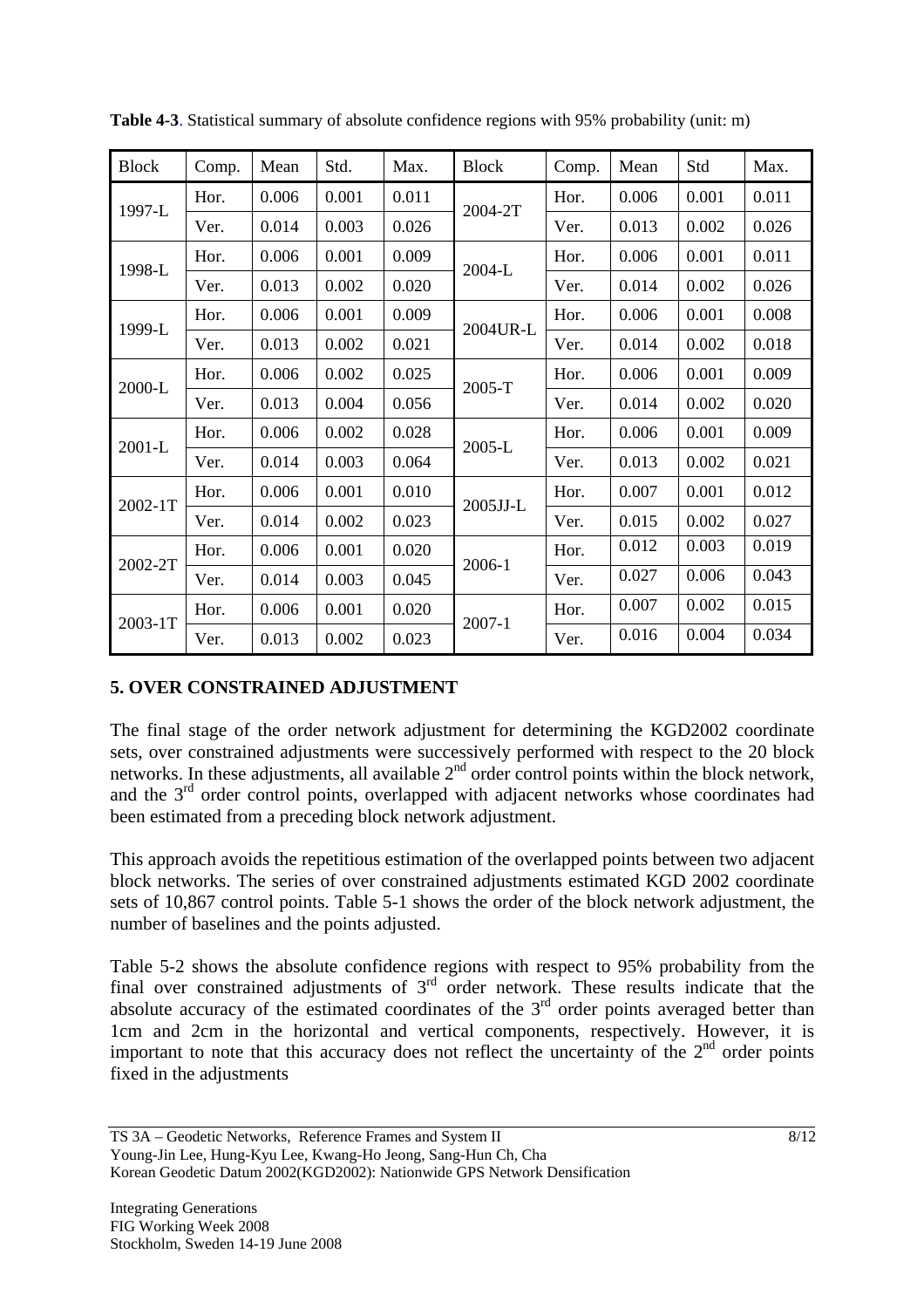| Adjust.<br>Order | <b>Block</b> | Number<br>of points | Number of<br>baselines | Adjust.<br>Order | <b>Block</b> | Number<br>of points | Number of<br>baselines |
|------------------|--------------|---------------------|------------------------|------------------|--------------|---------------------|------------------------|
| 1                | 2003-2T      | 1,292               | 5,055                  | 11               | 1998-L       | 435                 | 1,790                  |
| $\overline{2}$   | 2004-2T      | 1,057               | 3,936                  | 12               | $2001-L$     | 1,116               | 4,024                  |
| 3                | 2004-L       | 824                 | 2,800                  | 13               | 1999-L       | 291                 | 1,139                  |
| $\overline{4}$   | 2005-L       | 1,062               | 3,852                  | 14               | 1997-L       | 240                 | 1,657                  |
| 5                | 2005-T       | 820                 | 2,863                  | 15               | 2004UR-L     | 32                  | 83                     |
| 6                | 2004-1T      | 1,004               | 3,893                  | 16               | 2005JJ-L     | 188                 | 606                    |
| $\overline{7}$   | 2003-1T      | 902                 | 3,527                  | 17               | $2007 - 1$   | 1,074               | 3,806                  |
| 8                | 2002-1T      | 569                 | 2,155                  | 18               | 2007-2       | 469                 | 1,475                  |
| 9                | 2000-L       | 430                 | 1,657                  | 19               | 2006-1       | 400                 | 1,284                  |
| 10               | 2002-2T      | 794                 | 2,816                  | 20               | 2007-SA      | 180                 | 447                    |

**Table 5-1**. Summary of over constrained adjustments

**Table 5-2.** Statistical summary of absolute confidence regions (95%)

| <b>Block</b> | Comp. | Mean  | Std.  | Max.  | <b>Block</b> | Comp. | Mean  | Std   | Max.  |
|--------------|-------|-------|-------|-------|--------------|-------|-------|-------|-------|
| 1997-L       | Hor.  | 0.006 | 0.001 | 0.011 | 2004-2T      | Hor.  | 0.007 | 0.001 | 0.011 |
|              | Ver.  | 0.023 | 0.003 | 0.026 |              | Ver.  | 0.015 | 0.003 | 0.026 |
| 1998-L       | Hor.  | 0.007 | 0.002 | 0.009 | 2004-L       | Hor.  | 0.006 | 0.001 | 0.011 |
|              | Ver.  | 0.016 | 0.004 | 0.020 |              | Ver.  | 0.015 | 0.003 | 0.026 |
| 1999-L       | Hor.  | 0.007 | 0.002 | 0.009 | 2004UR-L     | Hor.  | 0.006 | 0.001 | 0.008 |
|              | Ver.  | 0.015 | 0.004 | 0.021 |              | Ver.  | 0.015 | 0.003 | 0.018 |
| 2000-L       | Hor.  | 0.008 | 0.003 | 0.025 | 2005-T       | Hor.  | 0.006 | 0.001 | 0.009 |
|              | Ver.  | 0.017 | 0.007 | 0.056 |              | Ver.  | 0.014 | 0.002 | 0.020 |
| 2001-L       | Hor.  | 0.007 | 0.002 | 0.028 | 2005-L       | Hor.  | 0.006 | 0.001 | 0.009 |
|              | Ver.  | 0.017 | 0.005 | 0.064 |              | Ver.  | 0.015 | 0.003 | 0.021 |
| 2002-1T      | Hor.  | 0.006 | 0.001 | 0.010 | 2005JJ-L     | Hor.  | 0.007 | 0.004 | 0.012 |
|              | Ver.  | 0.015 | 0.003 | 0.023 |              | Ver.  | 0.016 | 0.009 | 0.027 |
| 2002-2T      | Hor.  | 0.007 | 0.002 | 0.020 | 2006-1       | Hor.  | 0.009 | 0.002 | 0.020 |
|              | Ver.  | 0.016 | 0.004 | 0.045 |              | Ver.  | 0.021 | 0.005 | 0.047 |
|              | Hor.  | 0.006 | 0.001 | 0.020 | 2007-1       | Hor.  | 0.006 | 0.002 | 0.019 |
| 2003-1T      | Ver.  | 0.014 | 0.003 | 0.023 |              | Ver.  | 0.014 | 0.005 | 0.043 |
| 2003-2T      | Hor.  | 0.006 | 0.001 | 0.015 | 2007-2       | Hor.  | 0.004 | 0.001 | 0.010 |
|              | Ver.  | 0.014 | 0.003 | 0.024 |              | Ver.  | 0.009 | 0.002 | 0.023 |
| 2004-1T      | Hor.  | 0.006 | 0.001 | 0.012 | 2007-SA      | Hor.  | 0.008 | 0.002 | 0.017 |
|              | Ver.  | 0.014 | 0.003 | 0.027 |              | Ver.  | 0.019 | 0.005 | 0.039 |

TS 3A – Geodetic Networks, Reference Frames and System II

Young-Jin Lee, Hung-Kyu Lee, Kwang-Ho Jeong, Sang-Hun Ch, Cha

Korean Geodetic Datum 2002(KGD2002): Nationwide GPS Network Densification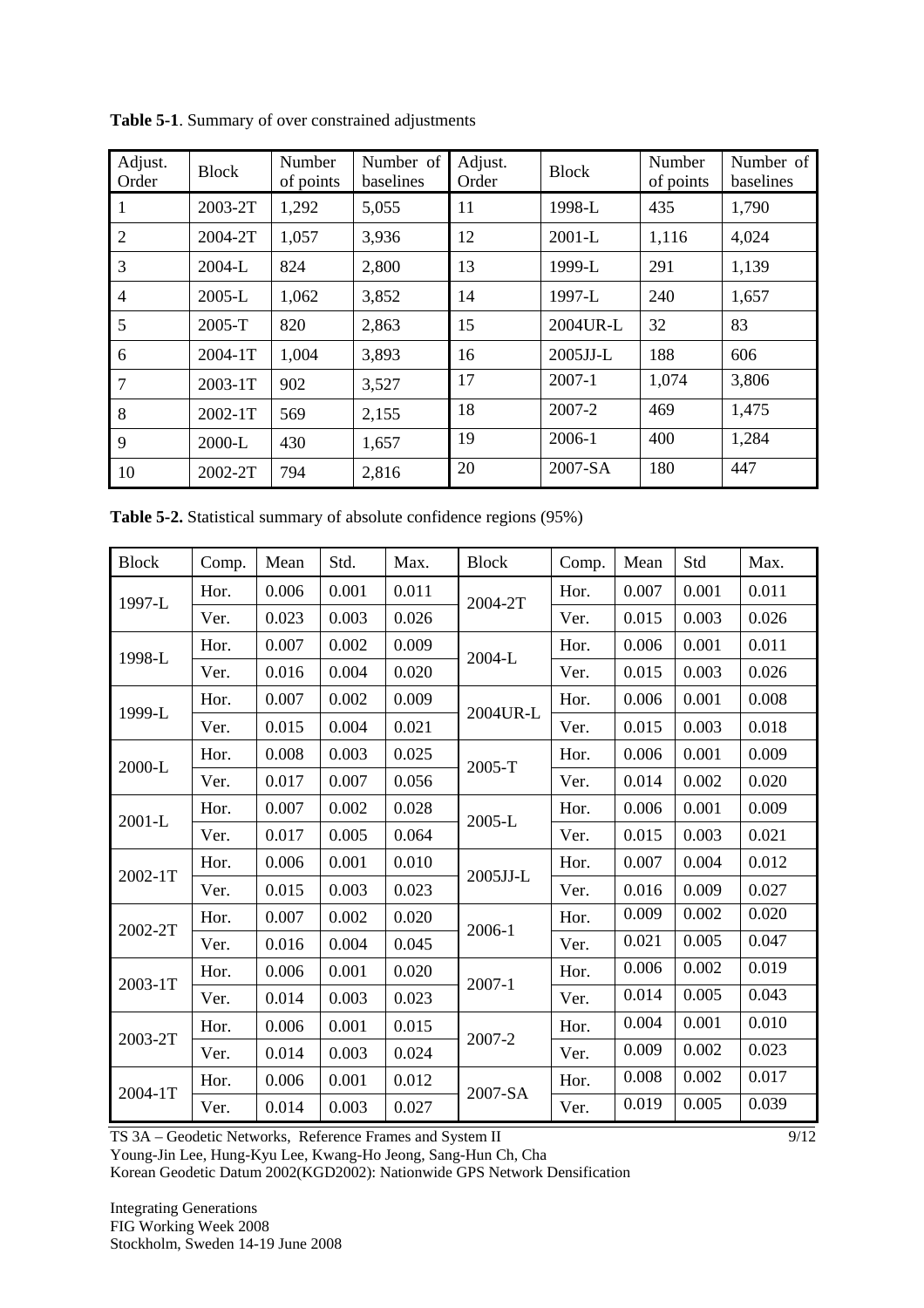#### **6. CONCLUDING REMARKS**

In order to keep in pace with international trend, to support modern space geodetic technologies and ensure that the national spatial data are compatible with the international standard, the Tokyo datum which had been used in Korea was superseded by the new geocentric datum (e.g., KGD2002) from 1st January 2003. The new datum was realized by determining the coordinates of the datum origin and the  $1<sup>st</sup>$  order national geodetic control points consisting of 14 GPS Continuous Operating Stations (CORS) through very long baseline interferometry (VLBI) and GPS observations processing.

This paper describes issues related with nationwide GPS network adjustment for the  $2<sup>nd</sup>$  phase of the densification of the new Korean geodetic datum (e.g., the 3<sup>rd</sup> order GPS network adjustment). First of all, general procedure of the GPS network adjustment was outlined. This was followed by giving a brief description of GPS observations and their baseline processing. Both of minimally and over constrained adjustment were performed to derive new KGD2002 coordinate sets for the  $3<sup>rd</sup>$  order geodetic control points. It was possible from the results to conclude that the accuracy of the estimated coordinates is was better than 1cm and 2cm in horizontal and vertical component, respectively.

In order to re-establish homogenous geodetic network, NGII has continuously carried out GPS observations over about 1,000 control points since 2008(i.e., blank area in figure 2-2). Once the GPS observations are completed, it is planed to simultaneously perform the  $3<sup>rd</sup>$  order network adjustment in year 2008/2009, which leads to supersede the old network established by traditional triangulation techniques.

### **REFERENCE**

- Lee, Y. J., Lee, H. K., Jung, G. H.: Realization of new Korean Geodetic Datum: GPS observation and network adjustment,  $12<sup>th</sup>$  IAIN World Congress & 2006 International Symposium on GPS/GNSS (IAIN-GNSS 2006), Jeju, Republic of Korea, 18-20 October 2007.
- Lee, H. K., Lee, Y. J., Jung, G. H.: Nationawide GPS network adjustment for the densificaiton of Korean Geodetic Datum 2002, Joint International Symposium & Exhibition on Geoinformation 2007 & International Symposium on GPS/GNSS 2007 (ISG-GNSS2007), Johor Bharu, Malaysia, 5-7 November 2007.
- Leick, A.: Least-Squares Adjustments, Chapter 4 of GPS Satellite Surveying for Positioning, 3rd Edition, John Wiley & Sons, 2004, pp. 92-169.
- Rizos, C.: Elements of GPS Network Processing, Chapter 9 of Principle and Practice of GPS Surveying, School of Surveying & SIS, University of New South Wales, 1996, pp. 389- 442.

### **ACKNOWLEDGEMENT**

This research was supported by a research grant from National Geographic Information Institute of Korea.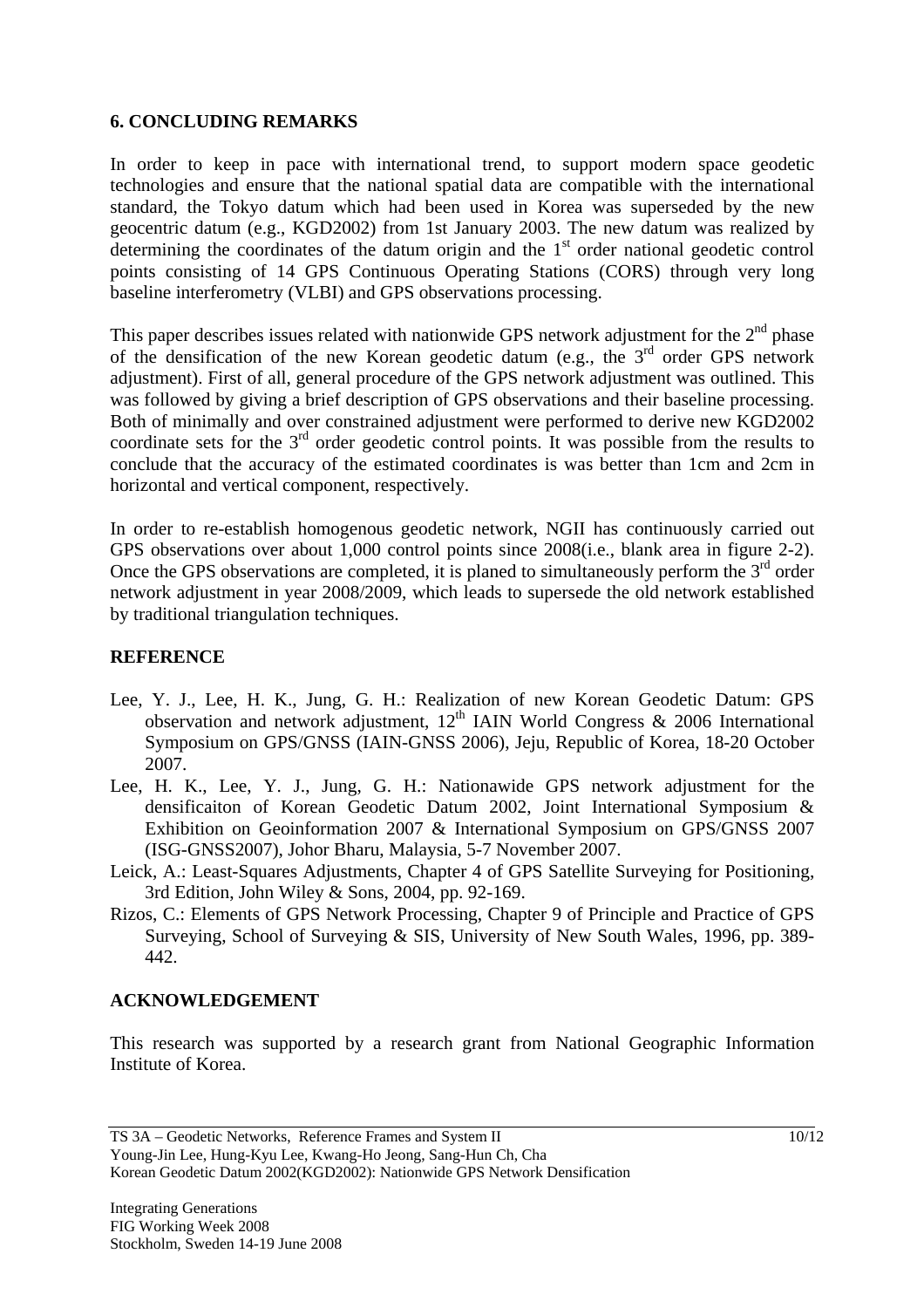#### **BIOGRAPHICAL NOTES**

**Prof. Young-Jin Lee** is currently a professor in the Department of Construction and Geoinformatics Engineering, Kyungil University (KIU), Republic of Korea. He received B.Sc. and M.Sc. in Surveying Engineering from The University of Seoul, Korea, and Ph.D. in Geomatics Engineering from The Hanyang University, Korea in 1981, 1983 and 1989 respectively. He is a directing member of KASM, KSGPC and KCoS. His experience and research interests include network adjustment and GPS/GNSS applications for surveying & geoinformation system.

**Dr. Hung-Kyu Lee** is currently an assistant professor in the Department of Civil Engineering, Changwon National University (CWNU), Republic of Korea. He received B.Sc. and M.Sc. in Geomatics Engineering from Dong-A University, Korea, and Ph.D. in Satellite Navigation and Geodesy from the School of Surveying and Spatial Information Systems, The University New South Wales (UNSW), Australia in 1998, 2000 and 2004 respectively. His experience and research interests include estimation & quality control algorithms for satellitebased navigation systems and GPS/GNSS applications for surveying & geodesy.

**Mr. Gwang-Ho Jung** is a Ph.D. Candidate in Geomatics Engineering, Kyungil University, Republic of Korea. He received B.Sc. and M.Sc. in Geomatics Engineering from Kyungil University.

**Mr. Sang-Hun Cha** is researcher in Geodetic Division, National Geographic Information Institute, Republic of Korea He received B.Sc. and M.Sc. in Geomatics Engineering from Kyungil University.

### **CONTACTS**

Prof. Young-Jin Lee Department of Construction and Geoinformatics Engineering, Kyungil University 33 Buhori Hayangup Gyeongsansi, Gyeongbuk REPUBLIC OF KOREA Tel: +82-53-850 7313 Fax: +82-53-850 7611 E-mail: yjlee@kiu.ac.kr

Dr. Hung-Kyu Lee Department of Civil Engineering, Changwon National University 9 Sarimdong Changwonsi Gyeongnam REPUBLIC OF KOREA Tel: +82-55-279 7597 Fax: +82-55-285 9491 E-mail: hkyulee@changwon.ac.kr